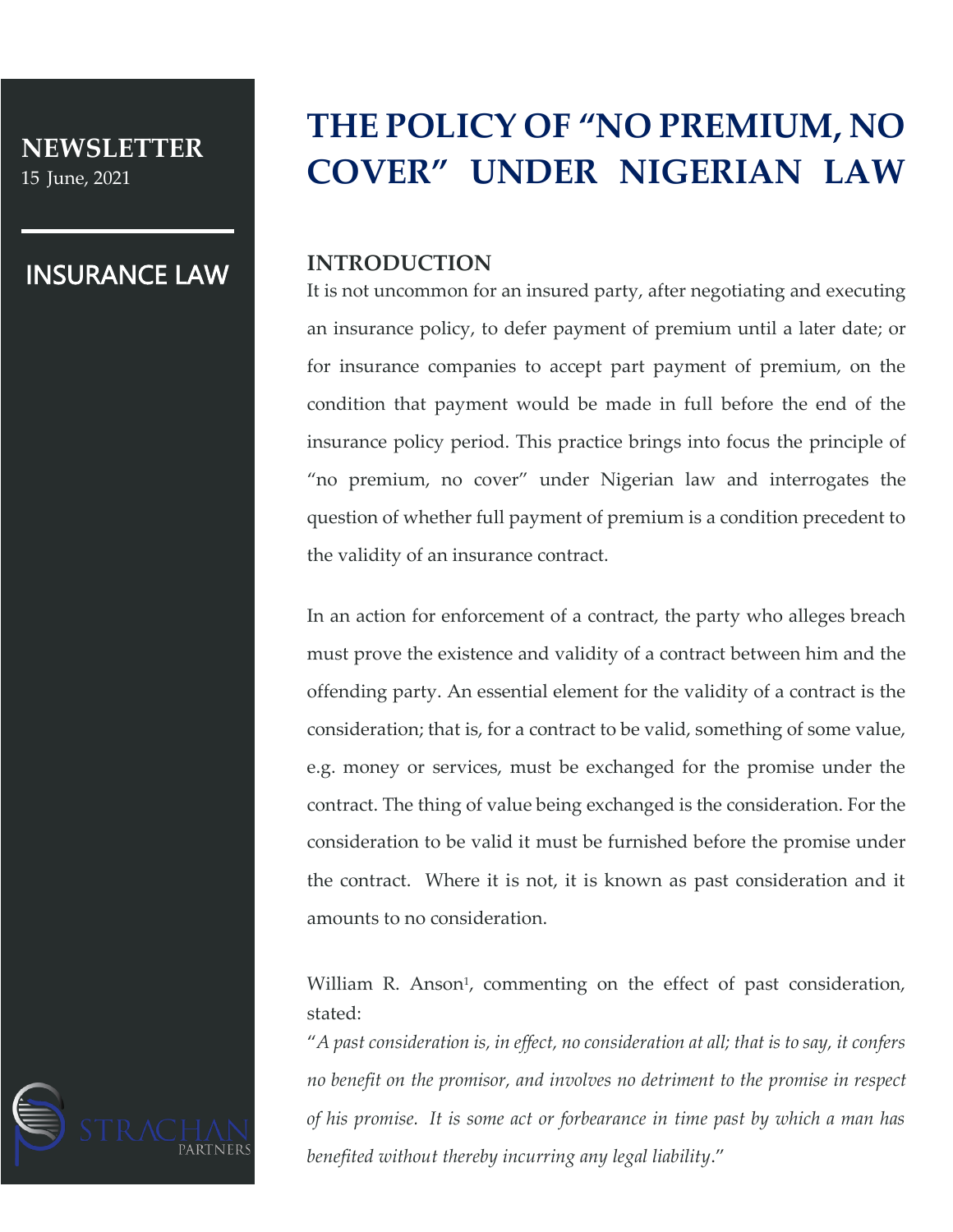"*A past consideration is, in effect, no consideration at all; that is to say, it confers no benefit on the promisor, and involves no detriment to the promise in respect of his promise. It is some act or forbearance in time past by which a man has benefited without thereby incurring any legal liability*."

Therefore, where the consideration is furnished after the promise under a contract, it would not be sufficient to give the contract legal efficacy.

For an insurance contract, the consideration furnished by the insured is referred to as "premium". Where no payment of premium is made by the insured, then no consideration can be said to have been furnished. Similarly, where payment is made after the risk insured against has occurred, then the consideration would be past consideration. In both instances, what occurs between the parties cannot translate to a contract in law.

#### **NO POLICY, NO COVER**

The principal legislation regulating insurance in Nigeria is the Insurance Act<sup>2</sup>. Section 50 of the Act provides that the receipt of an insurance premium shall be a condition precedent to a valid contract of insurance and there shall be no cover in respect of an insurance risk unless premium is paid in advance.

This statutory provision received judicial assent in the case of **JOMBO UNITED COMPANY LIMITED v. LEADWAY ASSURANCE COMPANY LIMITED<sup>3</sup> .** In the case, Jombo sued Leadway for alleged loss and damage suffered because Leadway breached the contract. Anterior to the alleged loss, Jombo and Leadway had entered into an insurance contract. The contract was effective from 6<sup>th</sup> March 1997 and was backed by 2 insurance policies that were issued on  $10<sup>th</sup>$  and  $12<sup>th</sup>$  March 1997. On 18th March 1997, Leadway received notification from Jombo that the goods insured had been lost at sea. At the time of the loss, Jombo had not paid any premium to Leadway.



In holding that the contract was void, the Supreme Court stated: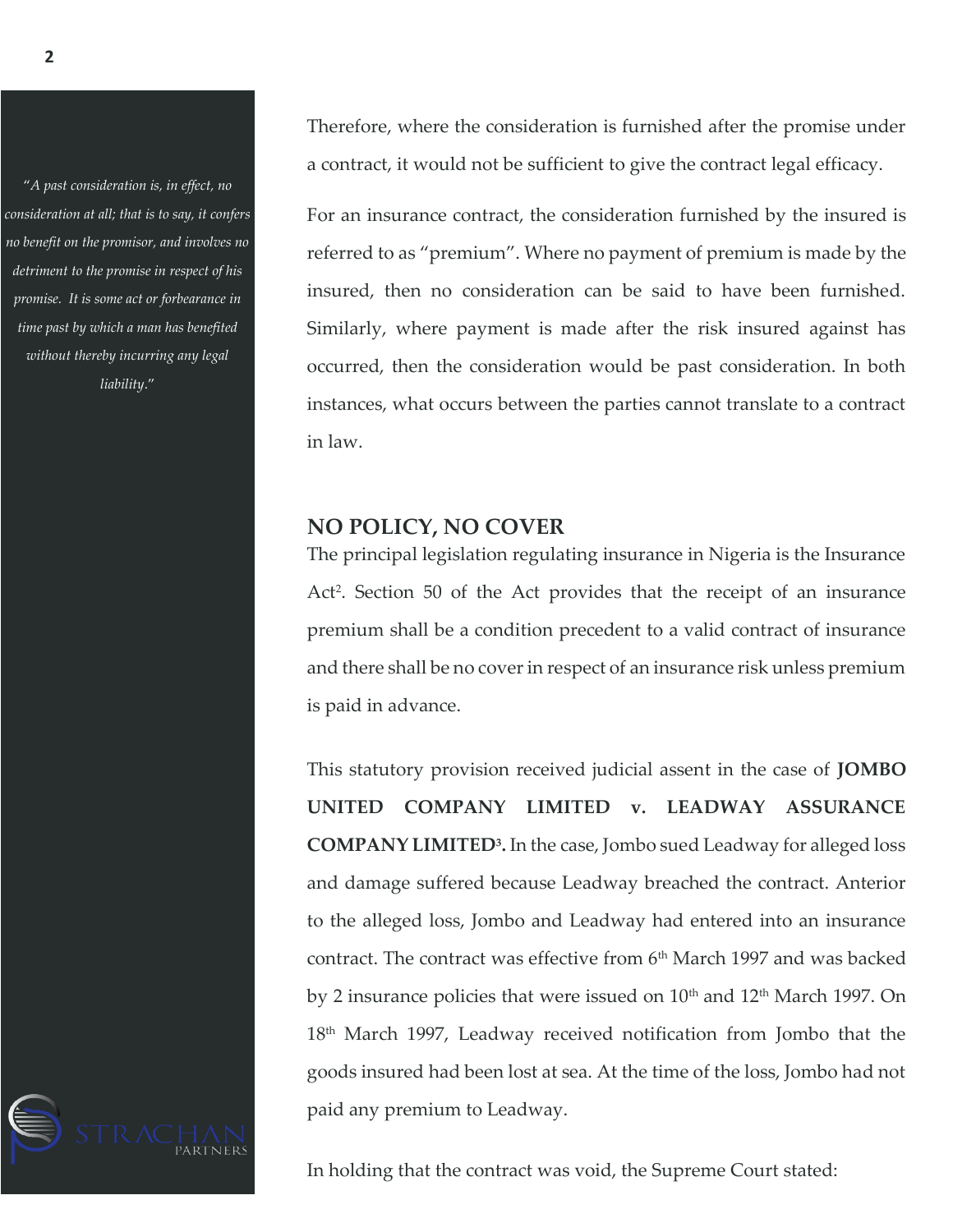*"Thus, from the contents of the provisions of Section 50(1) of the Insurance Act No.29, 1997 set out above, the premium is a condition precedent to a valid contract of insurance and there cannot be cover in respect of insurance risk ULESS or EXCEPT the premium therefore is paid in advance".*

*"Thus, from the contents of the provisions of Section 50(1) of the Insurance Act No.29, 1997 set out above, the premium is a condition precedent to a valid contract of insurance and there cannot be cover in respect of insurance risk ULESS or EXCEPT the premium therefore is paid in advance".*

In another case; **ANGLIA UNDERWATER SURVEY LIMITED V. LEADWAY ASSURANCE COMPANY LIMITED<sup>4</sup> .** the Federal High Court of Nigeria considered whether part payment of premium is sufficient to validate an insurance contract. In this case, Anglia entered into an insurance contract with Leadway in relation to its patrol boat that was in Greece. The contract had a tenure of one year. However, Anglia paid an amount that was equivalent to half of the premium. Therefore, the cover under the contract was pro-rated to six months.

When the initial six months elapsed, it became necessary for the vessel to travel from Greece to Nigeria. Leadway issued payment advice for a "one-off voyage from Greece to Nigeria" commencing from 28<sup>th</sup> February 2015 to 31<sup>st</sup> March 2015. The patrol boat set sail on the  $28<sup>th</sup>$  of February 2015. Unfortunately, the vessel encountered a mishap on the voyage on the  $11<sup>th</sup>$  of March2015 and sunk at the coast of Tunisia. Anglia thereafter proceeded to pay the premium on 12<sup>th</sup> March 2015.

Anglia sued Leadway to recover the insured sum. Leadway disputed liability for several reasons, including the failure of Anglia to pay the premium relating to the one-off voyage before the patrol boat capsized. Anglia argued that since it had initially taken out a one-year insurance policy and made payments (for six months and for the one-off voyage), its previous payments amount to part payment of premium.